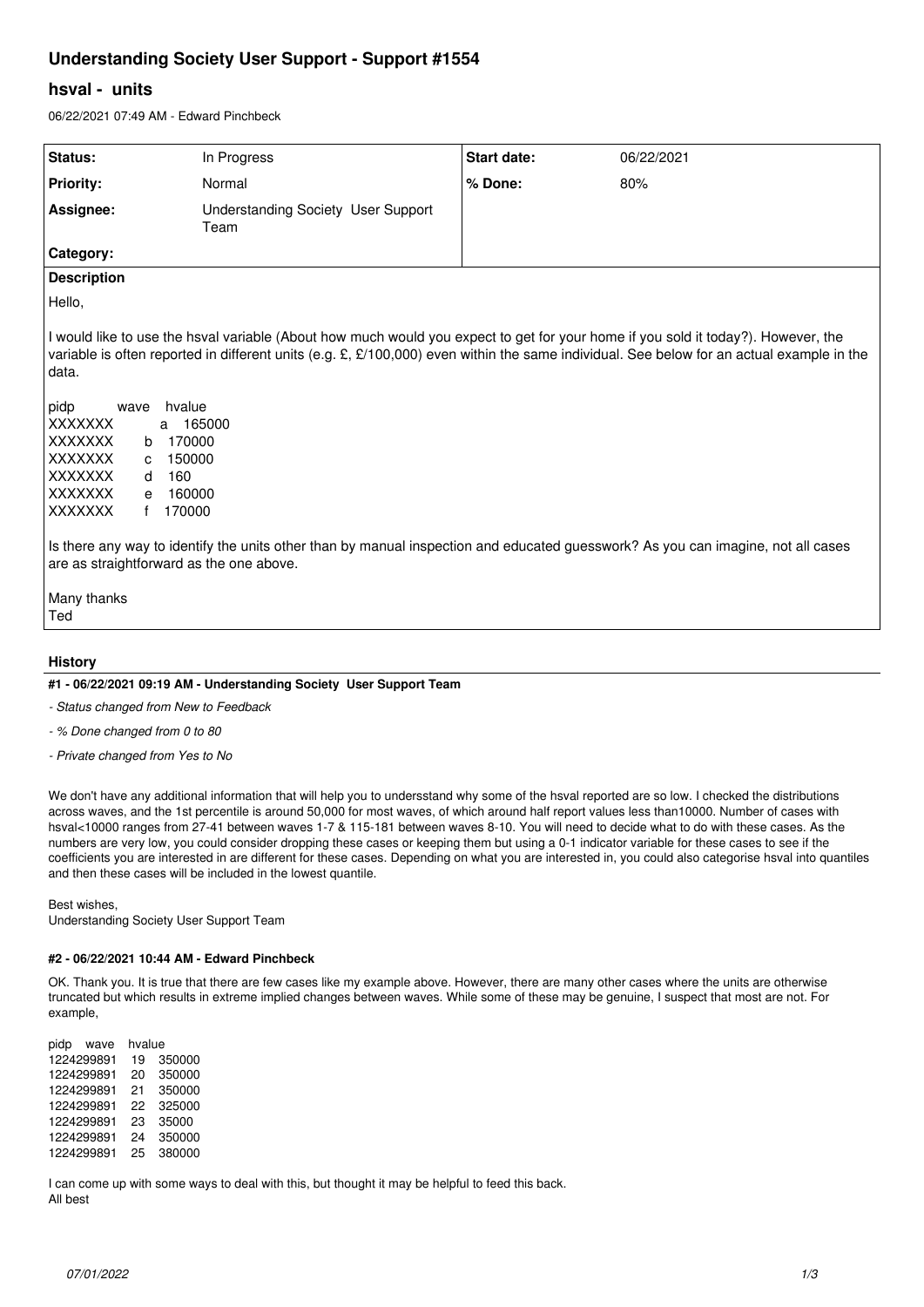## **#3 - 06/22/2021 11:39 AM - Understanding Society User Support Team**

Thanks Ted. I see what you mean. I can see in this example it does look like they misreported hsval in Wave 23 (UKHLS W5?). I will discuss this with the data team and see if they have any additional advice.

One way I can think of identifying such large changes that is likely due to reporting error is to check the cases where the person is still living at the same address. In those cases if the hsval changes between waves by a % more than the national average for change in house prices, then that would be a red flag.

## **#4 - 06/22/2021 04:23 PM - Edward Pinchbeck**

Fab, thanks. Yes Wave 23 is UKHLS W5.

## **#5 - 06/30/2021 07:57 AM - Edward Pinchbeck**

Hello again. Just following this up: I wonder if the data team had any further advice on this?

Also, could you provide specific advice on how I can best tell whether individuals are still living at the same address. Would this be by using plnew for BHPS and origadd for UKHLS?

Many thanks Ted

#### **#6 - 06/30/2021 09:16 AM - Understanding Society User Support Team**

Hello,

Please take a look at this User Forum post about the variables we provide to identify movers. <https://iserredex.essex.ac.uk/support/issues/1539>

Best wishes, Understanding Society User Support Team

## **#7 - 07/08/2021 08:15 AM - Edward Pinchbeck**

Thanks, that was helpful.

Regarding the hsval variable, further inspection of the UKHLS and BHPS data suggests that several hundred (or more) of the entries for non-movers are likely misreported. Is there any process by which I could request that this field is investigated and/or cross checked against the source material?

Many thanks Ted

#### **#8 - 07/08/2021 12:43 PM - Understanding Society User Support Team**

Thanks - I have passed on your request to the data team.

#### **#9 - 08/05/2021 10:16 AM - Edward Pinchbeck**

Hello. Thank you. When convenient, please could you let me know if the data team have been able to look at this yet? All best

Ted

#### **#10 - 08/05/2021 11:27 AM - Understanding Society User Support Team**

Sorry for the delay in getting back to you. The data team have looked into this but their investigation releaved that while this soft check happens no variables are created - so a message appears for the respondent to check whether their reported value is correct and if not to go back and correct it.

#### **#11 - 08/06/2021 08:42 AM - Edward Pinchbeck**

Good morning. No problem.

So if I have understood correctly this soft check occurs when Hsval < 50000 OR > 1000000 and seems to have been in place since wave 1 (2009-11). However, there is no other ex post check on, or validation of, the values reported.

I am sorry for the follow up but I wish to use this field in my research and I have some concerns that a non-trivial amount of the values contain errors despite the soft check. Many of these appear to be just missing (or extra) zeros e.g. my example above: pidp 1224299891 UKHLS W5 hsval should be 350000 rather than 35000.

Is there any process by which I could request your data team investigate this further, ultimately with a view to correcting obvious errors or flagging more difficult cases, or is there nothing further you can do here?

**Thanks**